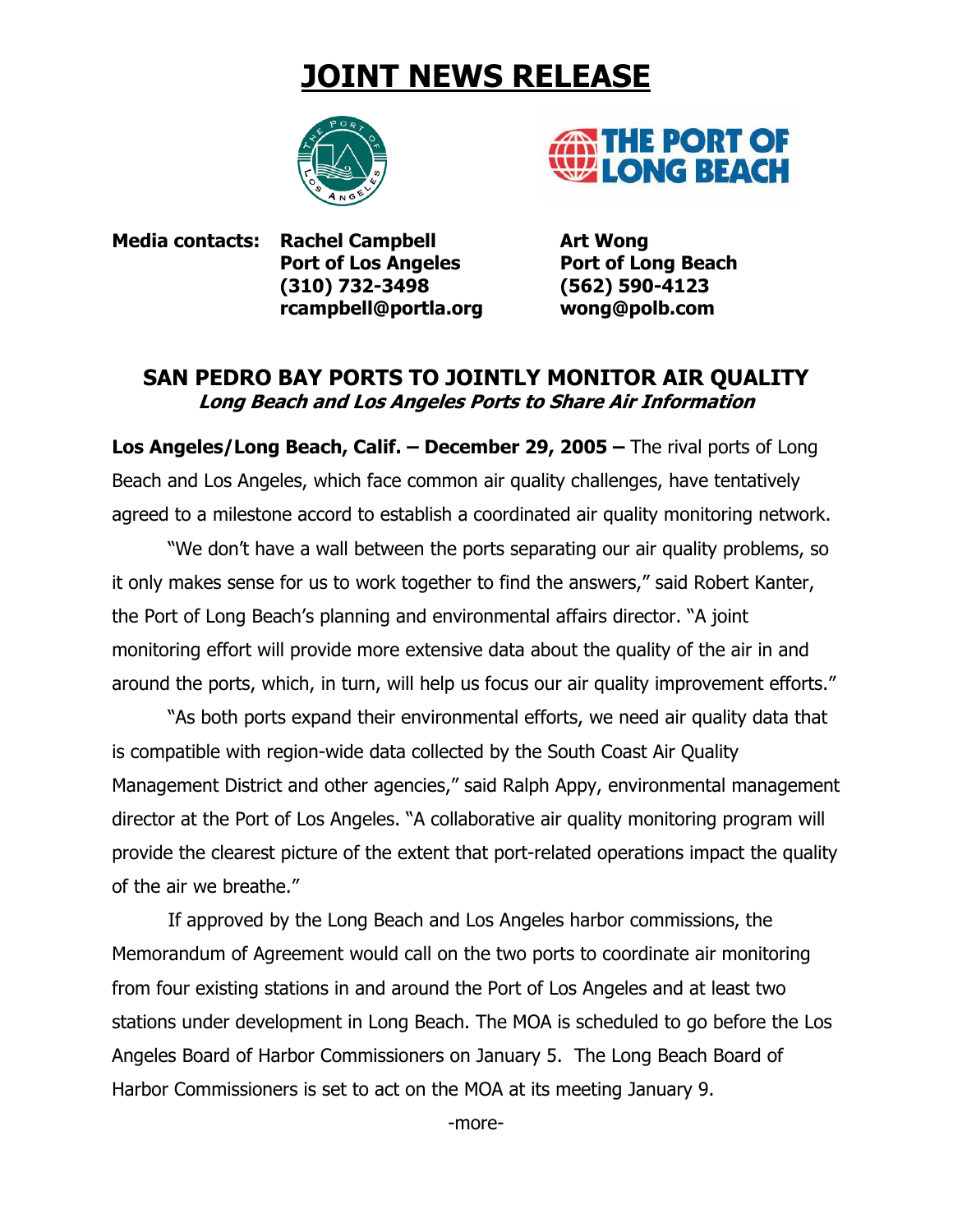## **San Pedro Bay Ports Joint Air Quality Monitoring 2-2-2**

Under the terms of the proposed MOA, the two ports, which spearhead separate air quality programs, would share sampling data and analyses using regulatory-agency approved methods. The monitoring program initiated in late 2004 at the Port of Los Angeles was designed around federal EPA protocols, and its sampling results are used by the South Coast Air Quality Management District. The Los Angeles program will be modified to offer sampling criteria identical to the program being developed by Long Beach, and it will offer real-time results just as the Long Beach program.

With international trade booming, air pollution from the many ships, trucks and trains at the ports has become a major concern. Harmful pollutants from these sources include particulate matter, nitrogen dioxide and ozone.

Long Beach and Los Angeles, which have a long history of competing intensely for maritime business and international trade, have cooperated on environmental issues affecting San Pedro Bay. The cooperative efforts have ranged from water quality initiatives to wildlife preservation and enhancement efforts.

Increasingly in recent years, the ports' cooperative environmental focus has been to improve air quality through a range of strategies that include locomotive fleet replacement; vessel speed reduction programs, vessel shore-side power ("cold-ironing" or Alternative Maritime Power) standardization efforts, emissions inventory; and the introduction of cleaner diesel fuels and exhaust cleanup devices for cargo-handling equipment.

The latest effort brings together two separate programs. In February 2005, the Port of Los Angeles began monitoring particulate matter. On December 19, the Port of Long Beach launched development of its own air monitoring project, which calls for monitoring of parameters including particulate matter, nitrogen dioxide and ozone.

Under the new MOA, both ports would share air monitoring information with each other and environmental regulatory agencies. They also will post the information to their web sites, **www.polb.com** and **www.portoflosangeles.org**, so that the public can monitor their progress.

The result of this cooperative program will be an enhanced understanding of air quality conditions in the San Pedro Bay area and better communication of that information to the public.